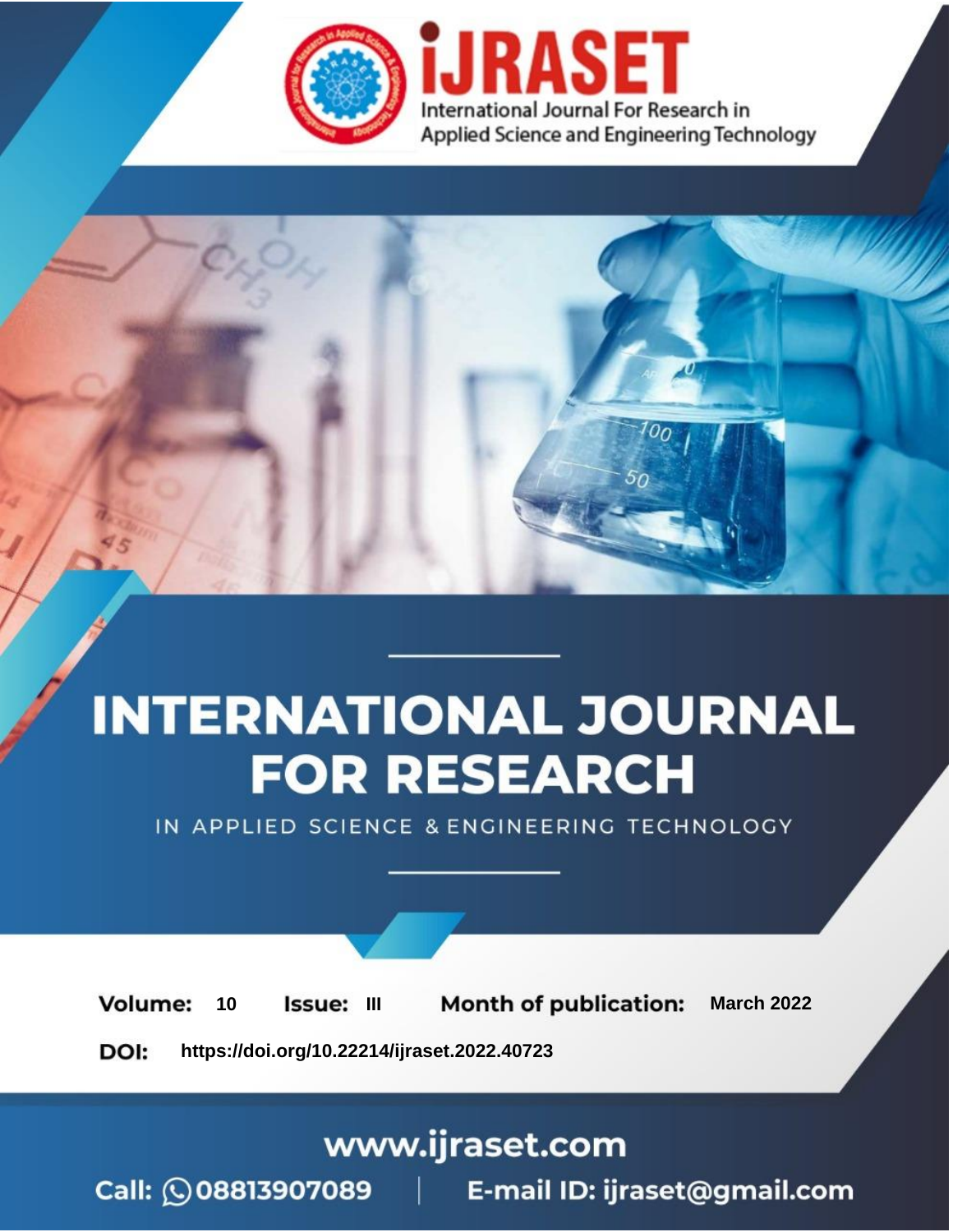

### **A Survey on Design of Pavement Blocks Made from Waste of Plastic, Glass & Aluminum Foil**

Shivam Ghundare<sup>1</sup>, Shubham Giri<sup>2</sup>, Diguraj Ingale<sup>3</sup>, Akshay Bolbhat<sup>4</sup>, Prof. Shreedhar Patil<sup>5</sup>

*1, 2, 3, 4Students, <sup>5</sup>Professor, Department of Civil Engineering, DR. DY Patil School of Engineering & Technology, Lohegaon, Pune, Maharashtra, India*

*Abstract: The aim of the project is to recycle the plastic waste into a paver block and to reduce the cost of the paver block when compared to that of a convention concrete paver block. Plastic waste has become a major problem these days. As plastic is non bio degradable material it blocks drains, pollutes rivers and wreaks havoc on the environment. At present nearly 56lakhs tones of plastic waste is produced in India per year.* 

*As the degradation of the plastic waste is a very slow process so here is an idea of mixing sand into melted salvaged plastic to make a solid, durable material as a paving slab. Hence, we have a "eco-friendly" paving block. Unlike other processes of making porous blocks, which usually involve incineration to burn combustible materials in order to form pores with implication of high carbon emission, the proposed process is non-destructive in that the blocks are merely baked at low temperature, sufficient to melt the waste plastic that gets diffused within the body of the blocks.* 

*The compressive strengths after addition of waste plastic are same as normal block strength. And also reduce the water absorption capacity of block is reduced compare with nominal block. Efflorescence values were low than the normal block. The blocks are likely to add energy efficiency in buildings and help create economic value to manufacturers, thereby, encouraging the ecosystem of plastic waste management involving all actors in the value chain. A mathematical model is developed to predict compressive strength of blocks at varying plastic contents. The study introduces a new strand of research on sustainable thermoplastic waste management.* 

*Keywords: Plastic waste, plastic pavement block, eco-friendly paver block, aluminum foil, glass waste*

#### **I. INTRODUCTION**

Plastic waste is a non-biodegradable waste which cannot decompose and this creates water, land pollution and air pollution. Also, while we burn the plastic waste in Dumping Ground, the percentage of plastic waste is increasing rapidly. It is estimated that the plastic waste will double after a decade as we use hundreds of Trades of plastic in our daily life. We can recycle, reuse the plastic waste. As a civil engineer we have to innovate something new related to this, which is a boon or civil engineering. So, here we try to do something innovative as PLASTIC SAND BLOCKS.

PLASTIC: "Plastic is a wide range of synthetic (or) semi-synthetic organic solid material suitable for the manufacturing industrial products". • Plastic are polymers of high molecular weight. • Plastic includes materials composed of various elements such as carbon dioxide, hydrogen, oxygen, nitrogen, chlorine and Sulphur.

WASTE GLASS: "Glass makes up a large component of household and industrial waste due to its weight and density."

The glass component in municipal waste is usually made up of bottles, broken glassware, light bulbs and other items. Adding to this waste is the fact that many manual methods of creating glass objects have a defect rate of around forty percent. Glass recycling uses less energy than manufacturing glass from sand, lime and soda.

ALUMINIUM FOIL: "Aluminium is the third most abundant element and most abundant metal in the Earth's crust. It is concentrated in a number of high grades, natural bauxite deposits. Because of its low density, high tensile strength and resistance to corrosion, aluminium is widely used for the manufacturing of aluminium foils."

#### **II. SCOPE OF PROJECT**

The original scope of this research is the plastic blocks give us hope and a way to work on innovative things related to the plastic and to try to invent some new civil engineering material which shows some remarkable response in future industry. By using such type of blocks, it can help to reduce pollution to some extent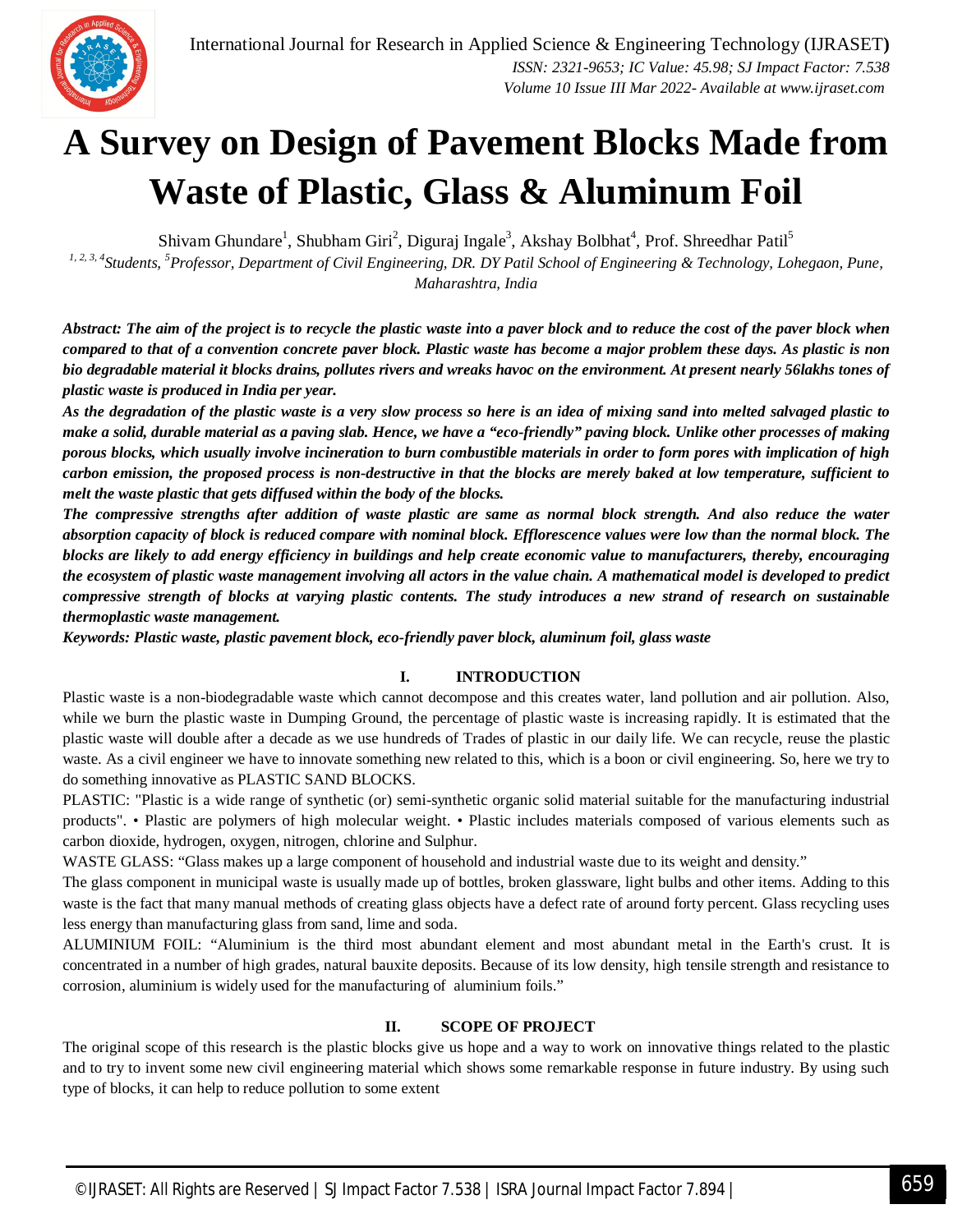#### International Journal for Research in Applied Science & Engineering Technology (IJRASET**)**



 *ISSN: 2321-9653; IC Value: 45.98; SJ Impact Factor: 7.538 Volume 10 Issue III Mar 2022- Available at www.ijraset.com*

#### **III. METHODOLOGY**

- *1)* Collection of raw material: It include a collection of basic materials to be used such as sand, cement, melted plastic waste, aluminum foil waste, waste glass.
- *2)* Cutting and breaking aluminum foil waste and glass waste respectively
- *3)* Cutting plastic waste in predefined manner
- *4)* Melting the plastic waste under the burner
- *5)* Mixing the sand and aluminum foil in the melted plastic
- *6)* Adding breaked waste glass in the above material
- *7)* Moulding
- *8)* Curing of paver blocks.



#### **IV. DESIGN PARAMETER & TESTING**

- *1) Water Absorption (IS 15658: 2006):* The molded samples will be soaked in water for 24 h and dried in an oven and air dried for another 24 h. In both the cases, the water absorption is determined.
- *2) Setting Time (IS 4031: Part V- 1988):* Initial setting time is the time at which needle fails to penetrate the plastic paste, which is placed in Vicat apparatus to a point 5.0 mm measured from the bottom of the mold. Final setting time is the time required by the needle to make an impression on the top of the plastic block.
- *3) Compression (IS 15658: 2006):* Plastic paver blocks were placed in compression testing machine (CTM). The compressive strength is obtained is compared with conventional cement paver block.
- *4) Abrasion (IS 2386: Part IV – 1963):* Los Angeles abrasion test is usually conducted to find the toughness and the abrasion character of the paver block.
- *5) Hardness (IS 1500: 2005):* Brinell hardness test was conducted to measure the indentation of the samples.

#### **V. ADVANTAGES**

- *A.* Allow recycling of waste plastic.
- *B.* They should be sufficiently economical, with potential for easy recycling. Under submerged conditions they should last much longer.
- *C.* Exotic shapes are possible for decorative purposes.
- *D.* Overall cost of paver blocks will be reduced.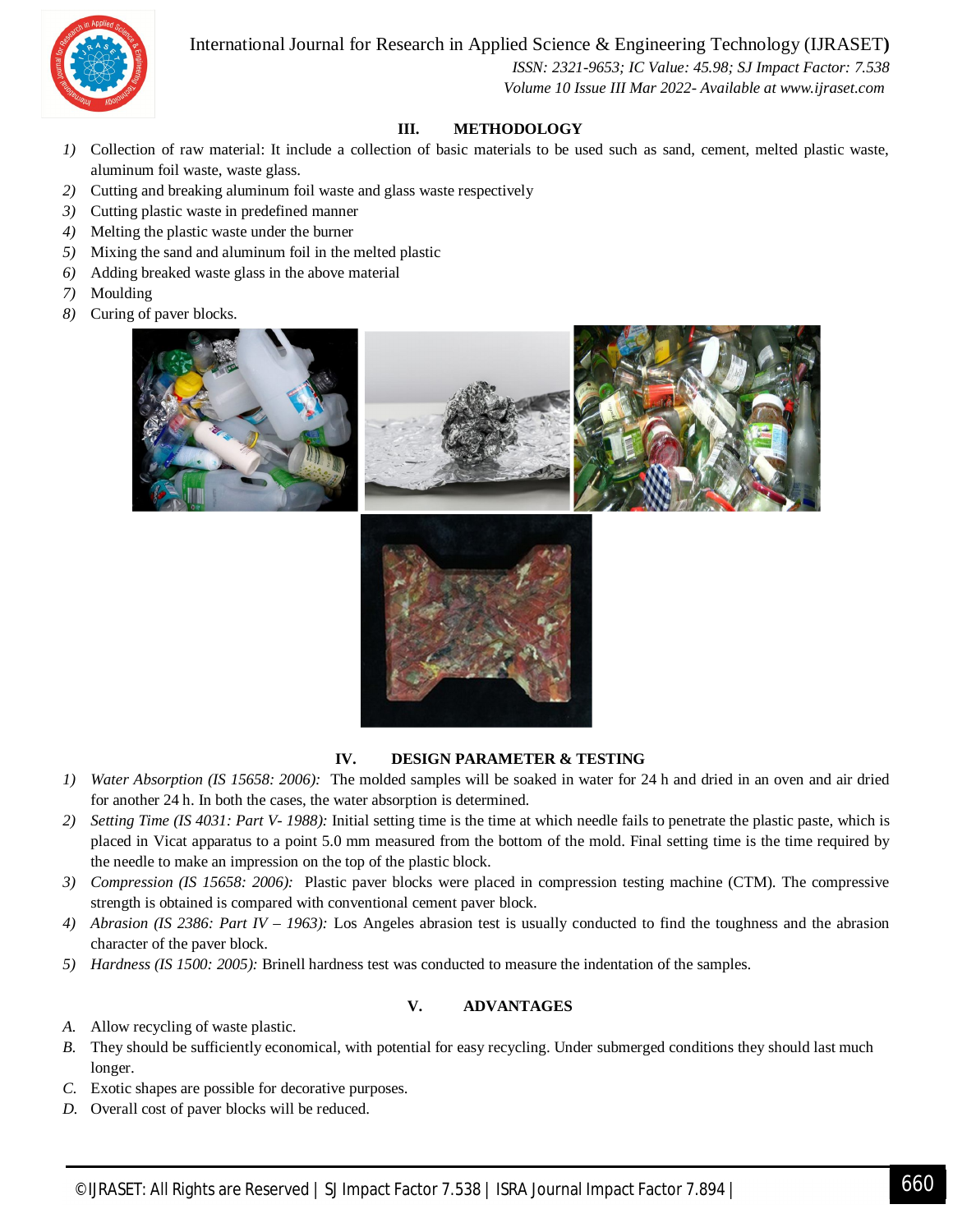International Journal for Research in Applied Science & Engineering Technology (IJRASET**)**



 *ISSN: 2321-9653; IC Value: 45.98; SJ Impact Factor: 7.538 Volume 10 Issue III Mar 2022- Available at www.ijraset.com*

#### **VI. CONCLUSION**

- *A.* A good quality of paver block from cheap raw material can be achieved.
- *B.* 1t will be the effective method to reduce waste.
- *C.* 1t is expected that paver block will be lighter than conventional paver block.
- *D.* Use of Aluminum foil in composition will show moderate increase in compressive strength as compare to conventional paver blocks.
- *E.* The use of waste glass as fine aggregate decreases the unit weight of concrete. With increase in waste glass content, percentage water absorption decreases.
- *F.* Cost of paving blocks is decreases with increase in glass content.
- *G.* Use of melted plastic waste can replace cement content as compare to conventional paver blocks.

#### **REFERENCES**

- [1] Alaa .A.Shakir, sivkumar naĀnathan, kamal Mustapha, "Development Oÿ Paver blocks From Waste Material."Australian Journal Oÿ Basic And Applied Science.Jan.2013.Volume.7(8).ISSN 1991-8178.PaĀe No.812-818
- [2] Dinesh.S.Irubakaran.K,"Utilization Oÿ Waste Plastic In ManuÿacturinĀ Oÿ Paver blocks And Paver blocks."IJAER.Jan 16.Volume 11(3).ISSN 0973- 4562.PaĀe No.364-368
- [3] Pravin GadlinĀ, Mahavir Balmukund Verma, "Comparative Study On Fly Ash Paver blocks And Normal Clay Paver blocks."IJSRD.Jan16.Volume.4(9).ISSN 2321- 0613. PaĀe No.673-676
- [4] Rihan Maaze, Vinod Kumar, Sandip Kumar Mishra, "Influence Oÿ Marble And Aluminum Waste Powder On The Perÿormance Oÿ Paver blocks." IJEDAR, Volume No 4, Issue no 2, 2016, ISSN 2321-9939, www.ijedr.orĀ (PĀ. No .907-912)
- [5] Sina Safinia, Amani Alkalbani, "Use Oÿ Recycled Plastic Water Bottles In Concrete Paver blocks." Creative Construction Conÿerence 2016. June2016. PaĀe No. 214-221
- [6] Arwind Singhal, Dr.Omprakash Netula, "Utilization of Plastic Waste in Manufacturing of Plastic Sand Paver blocks." ICNFESMH, JUNE 2018, ISBN 978-93- 87433-29-8, www.researchgate.net (Pg. No 207-210)
- [7] Rajarapu Bhushaiah, Shaikh Mohammad, D.Sriniwasa Rao, "Study of Plastic Paver blocks Made From Plastic." IRJET, Volume No6, Issue 4, April 2019, e-ISSN 2395-0056, pISSN 2395-0072, www.irjet.net (Pg. No 1122-1127)